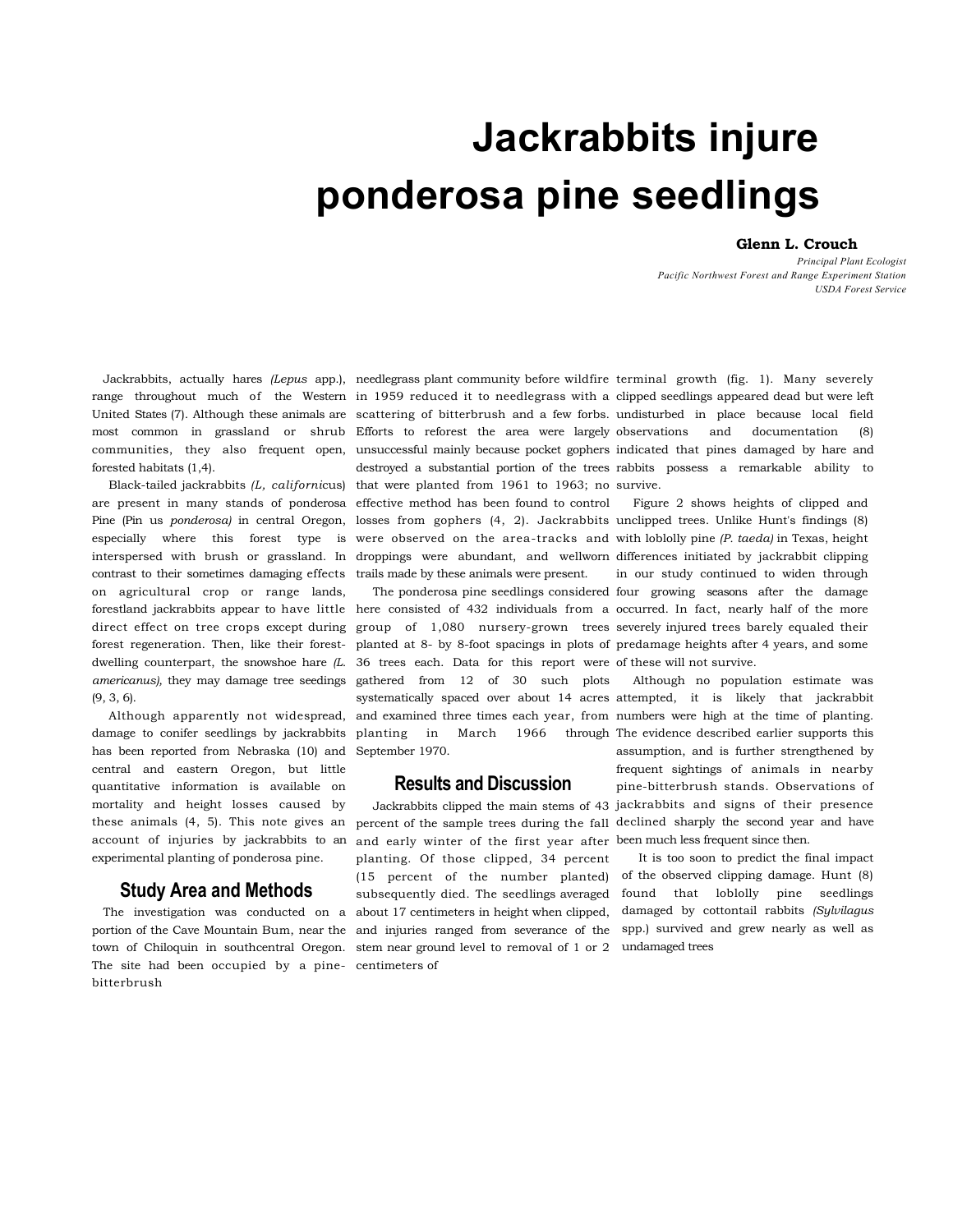Figure 1.-Jackrabbit injuries to ponderosa seedlings, November 1966: A. Severe clipping-this tree subsequently died; B. moderate clipping-this tree survived (note uneaten portion of stem that often accompanies clippings by lagomorphs).



Figure 2. Heights of unclipped and clipped ponderosa pines through five growing seasons after planting. Differences in heights each year are significant at the 1-percent level.





during 4 years following planting. Little residual effect was reported *(11)* after 30 years on loblolly and shortleaf *(P. echinata)*  pines, and greater, but not severe, effects on slash pine *(P. elliottii)* that had been damaged by rabbits shortly after planting.

In the present study, jackrabbit damage alone had not reduced stocking drastically in any plot after 4 years, and mortality of clipped trees, although continuing, has amounted to little more than that of uninjured trees (15 percent vs. 9 percent, respectively). An additional 10 percent of the clipped trees were subsequently lost to gophers, and some of these might also have perished from jackrabbit damage alone.

More important, perhaps, clipped trees averaged only about half the height of unclipped trees and showed no signs of closing this gap (fig. 2). This slower height growth, which was accompanied by a reduction in overall tree size, could be a precursor to further heavy losses from pocket gophers, the major cause of tree mortality on the site. Delays like these in growth will markedly lengthen the time that rabbit-injured trees are highly susceptible to losses from gophers. Thus, the indirect result of clipping by jackrabbits demonstrated here may